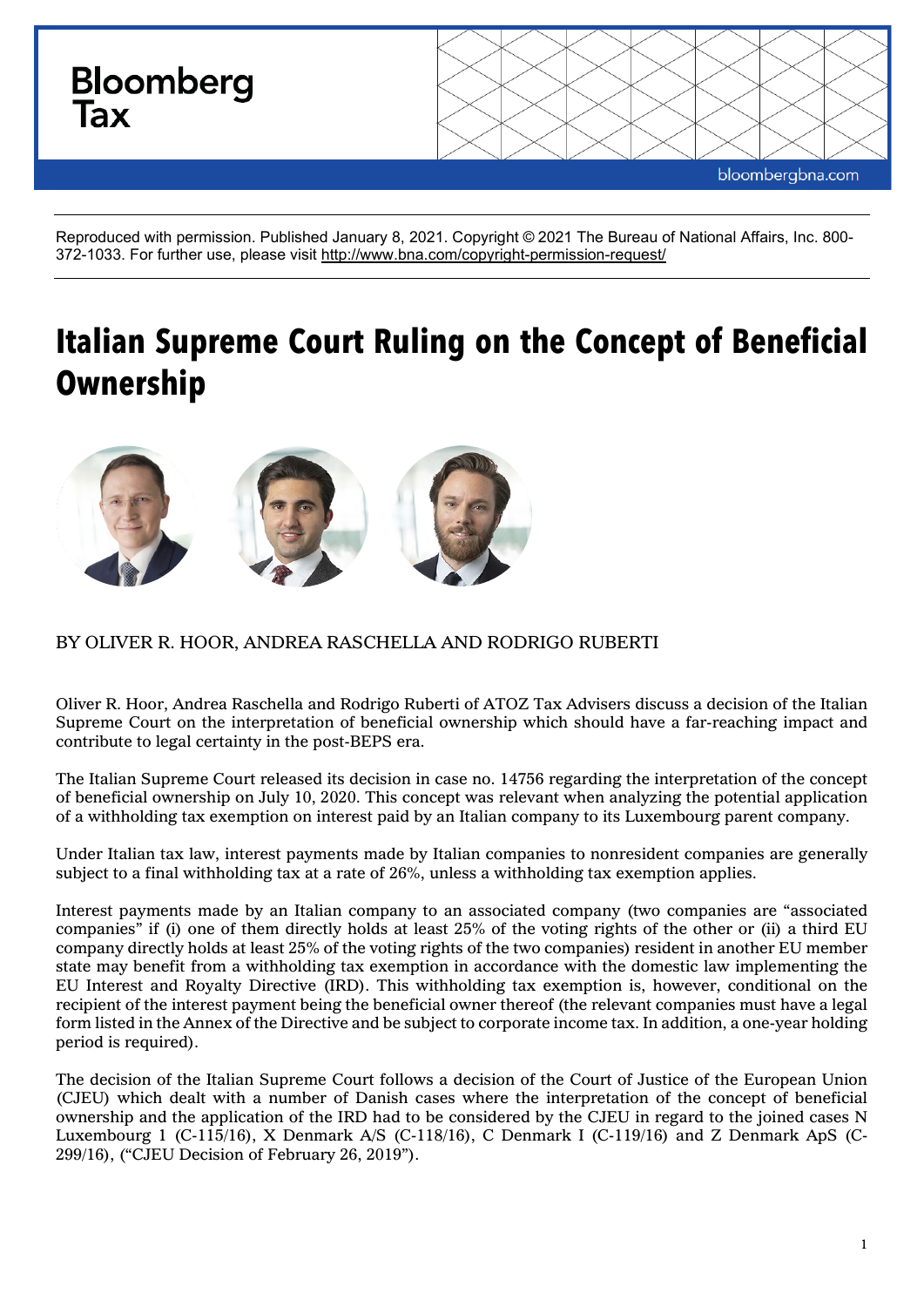### **1. Key Facts of the Case**

The case concerned a group of companies where a Luxembourg company (LuxCo) held an Italian company (ItalCo), against which it held a loan granted in the frame of a broader merger leveraged buy-out transaction performed to ultimately acquire Italian and Swedish target companies. LuxCo was owned by a Luxembourg parent company (LuxTopCo) which financed the acquisition of LuxCo by a mixture of equity and debt.

LuxCo performed financing activities and granted an interest-bearing loan (IBL) to ItalCo. The IBL was financed by an IBL granted by LuxTopCo to LuxCo.



**Bloomberg Tax & Accounting** 

Interest paid by ItalCo to LuxCo should benefit from an exemption from Italian withholding tax under the domestic law implementing the IRD, provided that LuxCo is the beneficial owner of the interest income.

However, the Italian tax authorities challenged the beneficial ownership position of LuxCo and on this basis the application of the interest withholding tax exemption, stating that LuxCo was a mere conduit company. The arguments set out by the Italian tax authorities included, inter alia:

- LuxCo performed only holding, financial and treasury functions;
- LuxCo granted a loan to ItalCo under conditions similar to those of the loan granted by LuxTopCo to LuxCo;
- LuxCo transferred the interest received from ItalCo after a short period of time to its controlling shareholder LuxTopCo; and
- LuxCo only realized a limited remuneration on its financing activity corresponding to 0.125% of the financing volume.

#### **2. The Concept of Beneficial Ownership**

The IRD subjects the withholding tax exemption to the condition that the beneficial owner of the income is established in another EU member state or is a permanent establishment situated in another member state belonging to a company of a member state.

With regard to the interpretation of the beneficial ownership concept as provided in the IRD, the [CJEU ruled](http://curia.europa.eu/juris/document/document.jsf?docid=199820&doclang=EN) that member states cannot refer to concepts of national law which may vary in scope (CJEU Decision of February 26, 2019). This is consistent with the opinion of the Advocate General which called for an autonomous interpretation of the beneficial ownership concept in an EU context.

According to the CJEU, the concept of "beneficial owner of the interest" within the meaning of the IRD must be interpreted as designating an entity which actually benefits from the interest that is paid to it. Article 1 (4) of the IRD confirms this reference to economic reality by stating that a company of a member state is only to be treated as the beneficial owner of interest or royalties if it receives those payments for its own benefit and not as an intermediary, such as an agent, a trustee or an authorized signatory for another person.

The CJEU confirms that regarding the interpretation of the concept of beneficial ownership, EU member states may also consider the guidance provided in the Commentary to the Organisation for Economic Co-operation Development [Model Tax Convention](https://www.oecd.org/ctp/treaties/model-tax-convention-on-income-and-on-capital-condensed-version-20745419.htm) on Income and Capital ("OECD Model Tax Convention"). The Court further clarifies that the mere fact that the company which receives the interest in a member state is not its beneficial owner does not necessarily mean that the exemption provided in the IRD is not applicable. Instead, if the beneficial owner which ultimately receives the income satisfies all the conditions of the IRD, the exemption has to be granted.

According to the opinion of the Advocate General, a recipient of interest income who collects the interest in his own name and on his own account (i.e. own benefit) is the beneficial owner. Assuming that the recipient of interest generally collects interest in his own name, the decisive question is whether that interest is being drawn on account or on behalf of a third party. A person who can decide alone on the appropriation of the interest and who bears the risk of loss is acting on his own account, while a person who is bound to a third party in such a way that the third party ultimately bears the risk of loss is acting on behalf of a third party.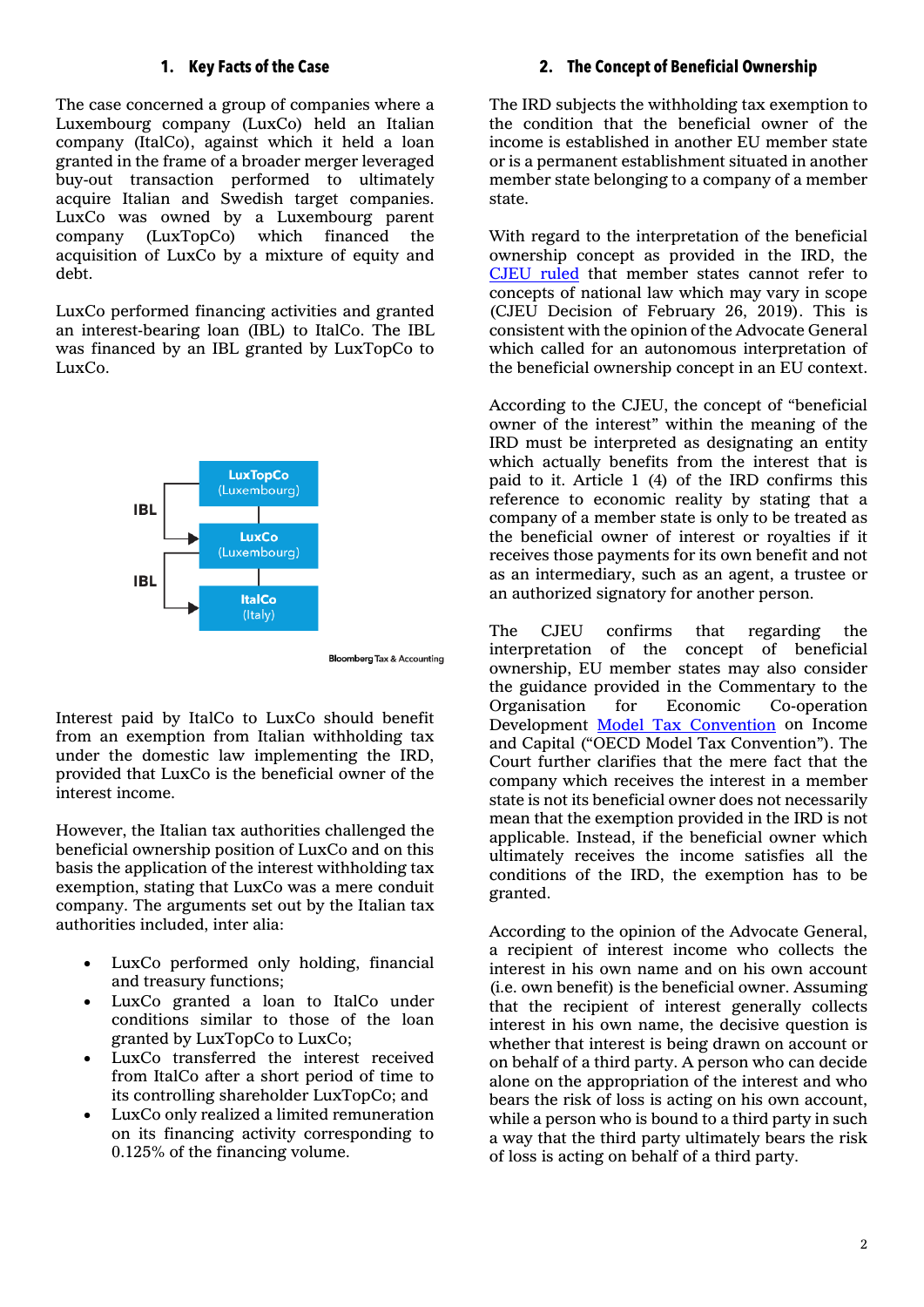A conduit company is not normally regarded as the beneficial owner "if, though the formal owner, it has, as a practical matter, very narrow powers which render it, in relation to the income concerned, a mere fiduciary or administrator acting on account of the interested party" (see paragraph 10.1 of the Commentary to Article 11 of the OECD Model Tax Convention).

According to the Advocate General, a refinancing agreement concluded with a third party on similar terms and at a similar time (like in the present case) would not, of itself, suffice to assume that a trust relationship exists. Instead, more extensive ties would need to exist which limit the existing powers of the receiving company vis à vis third parties.

A company which performs financing activities should generally be considered as the beneficial owner of the interest income if the following conditions are met:

- the company bears the credit risk in relation to the financing activities;
- the company realizes an arm's length remuneration for the functions performed and the risks assumed. Thus, the amount of interest income should exceed the amount of interest expenses;
- the company may cover the costs incurred in relation to the financing activities;
- the company has no legal obligation to pass on the interest income to a third party. Ideally, it is clearly stated in the legal documentation that the finance company may freely enjoy the income and the payment of interest expenses is subject to approval by the board of directors;
- from a commercial perspective, it may also make sense not to negotiate identical terms (different maturity, different interest accrual periods, etc.) so as to reinforce beneficial ownership;
- from a practical perspective, the finance company may keep the funds for some time in its bank account. Nevertheless, a finance company needs to be careful not to incur too many interest expenses in this respect, since otherwise it might be difficult to cover the costs and to realize an arm's length profit.

# **3. Decision of the Italian Supreme Court**

The Italian Supreme Court confirmed the decision of the Court of Appeal (the Italian tax court of second instance) and ruled that LuxCo had to be regarded as the beneficial owner of the interest paid by ItalCo.

In its decision, the Italian Supreme Court explicitly referred to the judgment of the CJEU in the joined

cases (CJEU Decision of February 26, 2019) in particular, the following aspects were highlighted:

- the proof of an abusive practice requires a combination of objective circumstances and a subjective element. Accordingly, whether the purpose of the EU rules has (not) been achieved despite formally meeting the conditions laid down thereunder, and whether there was an intention to benefit from an advantage provided under EU rules through artificially meeting the specified conditions laid down for obtaining it, has to be analyzed (paragraph 124, CJEU Decision of February 26, 2019);
	- the artificiality of an arrangement is capable of being borne out by the fact that the relevant group of companies is structured in such a way that the company which receives the interest paid by the debtor company must itself pass it on to a third company which does not fulfill the conditions for the application of the IRD, with the consequence that it only makes an insignificant taxable profit when it acts as a conduit company in order to enable the flow of funds from the debtor company to the entity which is the beneficial owner of the sums paid (paragraph 130, CJEU Decision of February 26, 2019);
	- the fact that a company acts as a conduit company may be established when its sole activity is the receipt of interest and its transmission to the beneficial owner or to other conduit companies (paragraph 131, CJEU Decision of February 26, 2019);
	- a national authority is not required to identify the entity or entities which it regards as being the beneficial owner(s) of the interest in order to deny the status of beneficial owner to a given entity (paragraph 145, CJEU Decision of February 26, 2019);
- three conditions must be met to identify the beneficial owner: 1) the company must have one of the forms listed in the annex to the IRD, 2) it must, in accordance with the tax laws of a member state, be considered as a resident in that member state and not be considered, within the meaning of a double taxation convention, as a resident for tax purposes outside the EU, and 3) it must be subject to one of the taxes listed in Article 3(a)(iii) of the IRD without being exempt (paragraph 147, CJEU Decision of February 26, 2019).